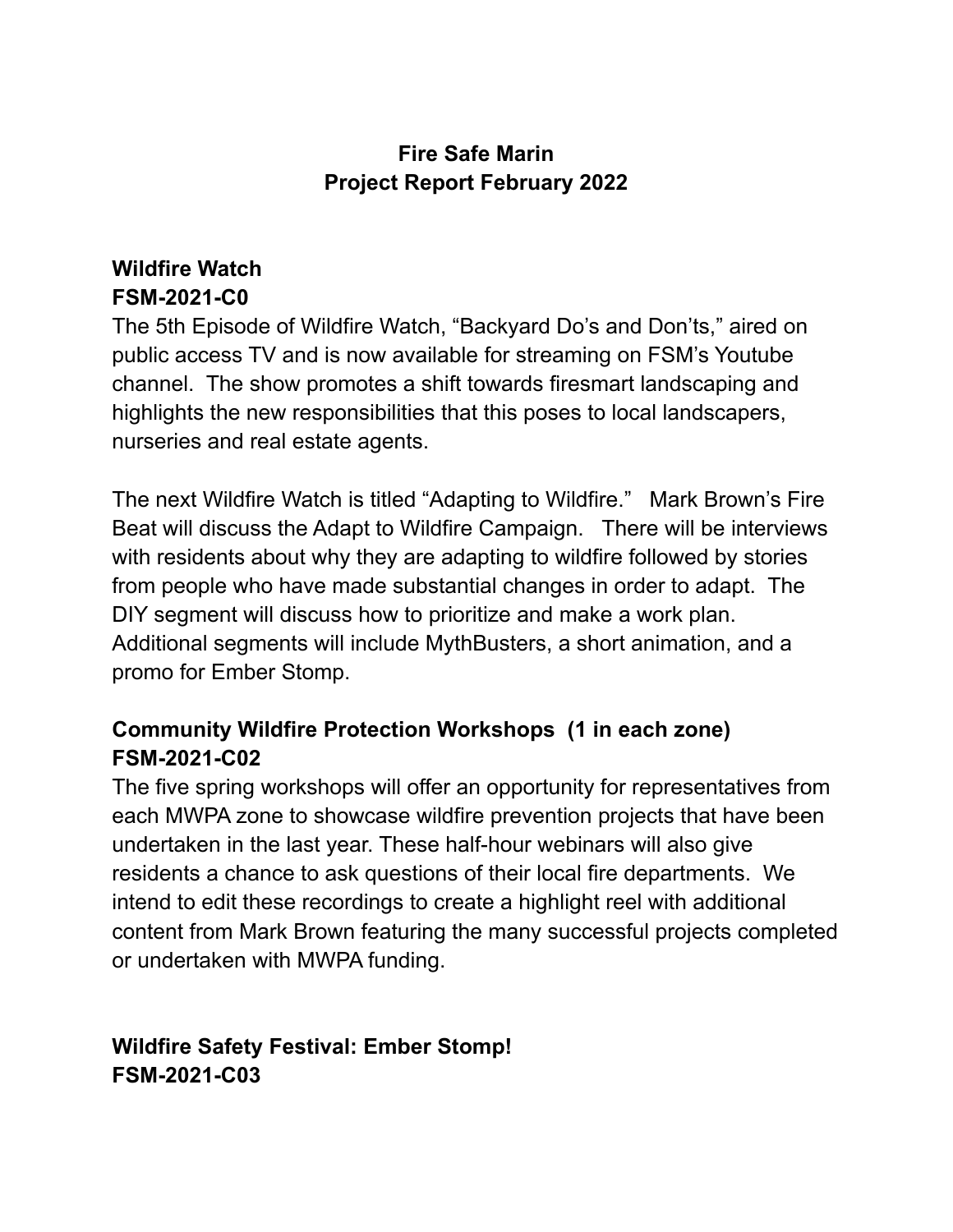Help us spread the word and celebrate community preparedness at the first-ever **Ember Stomp!** on May 28, 2022. This free festival on the Marin Center Fairgrounds Island will feature live music, hands-on activities, awards, entertainment, and lots of great food, inviting all Marin residents to explore ways to keep fire safe.

Highlights include a small model house that showcases home hardening features and materials. There is also a "Demo Garden," organized by UC Master Gardeners, that will teach people about the principles of firesmart landscaping. Vendors and partners with contributing messages will surround these areas. The MWPA, fire agencies and firewise communities will share an area to answer questions and welcome people into the fold. The main stage will feature 4 bands, and a small stage will provide a platform for kids' entertainment and fire prevention demonstrations. Awards will be announced throughout the day to highlight the great work of our partners and the people who lead the way.

We are finalizing plans for participation from our community partners and local vendors, lining up volunteers for the event, and gathering support from sponsors. Your help in securing sponsorships and donations is appreciated.

## **Landscape Professionals Wildfire Education FSM-2021-C04**

We continue to partner with the Northern California Landscape Contractors to develop new wildfire training materials for their membership. NCLA has proposed sharing our training program with Cal Fire as an exemplary self-paced resource that can scale to meet large audiences.

In addition, with assistance from Southern Marin Fire, we are interested in providing information and training to nurseries related to wildfire safety.

## **Home Hardening Professionals Wildfire Education FSM-2021-C05**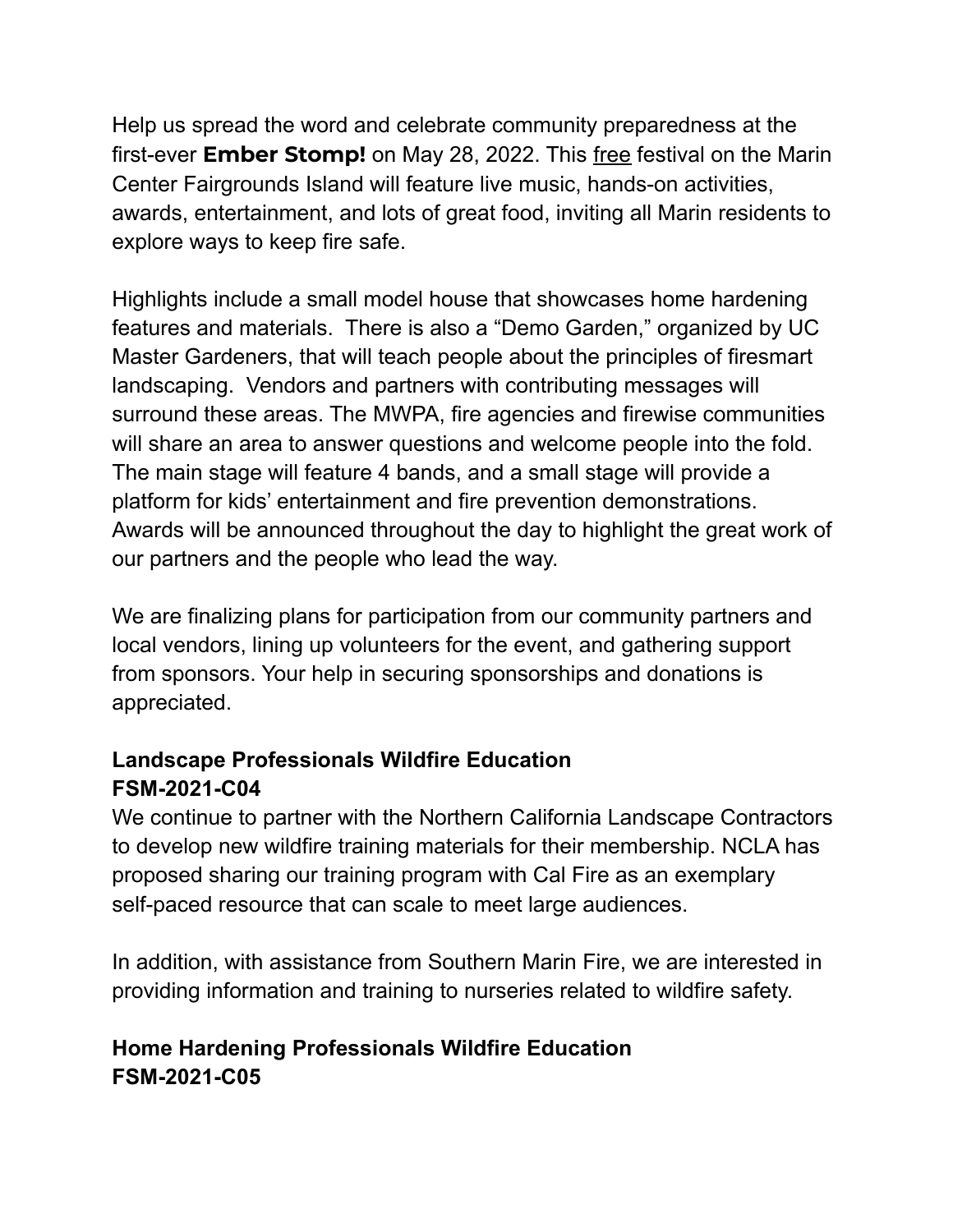We are exploring a working relationship with an international non-profit called "All Hands and Hearts" to provide home hardening training to their volunteers. All Hands and Hearts is currently doing vegetation management work in Butte County and wants to add home hardening services. They saw our Home Hardening Training program and contacted us to see if they could use it. Eventually they want to expand this program throughout California.

#### **Prepare & distribute educational materials FSM-2021-C06**

The Adapt to Wildfire Campaign has officially launched. Digital ads are regularly featured in the Marin IJ online edition and half page ads are featured in the Sunday print edition. We have created the first packets of campaign materials for distribution by all of our partner agencies. Please help us make this campaign a success.

Please check out and subscribe to our social media channels to see how we are broadening our target demographic. We are continually putting out fresh material on a variety of topics. Fire Safe Marin reach across social media channels (excluding Youtube) for the months of January and February was 15,000 compared to 6,000 in 2021. Engagement in these channels is significant with 12% in Instagram compared to industry standard of 3-4%, and 5% in Facebook and Twitter compared to industry standard of less than 1%. 5,000 subscribers and engagement is high with a 57% open rate and 8% click through rate.

facebook.com/firesafemarin instagram.com/firesafe\_marin twitter.com/firesafemarin youtube.com/firesafemarin

# **Translation for training and educational materials FSM-2021-C07**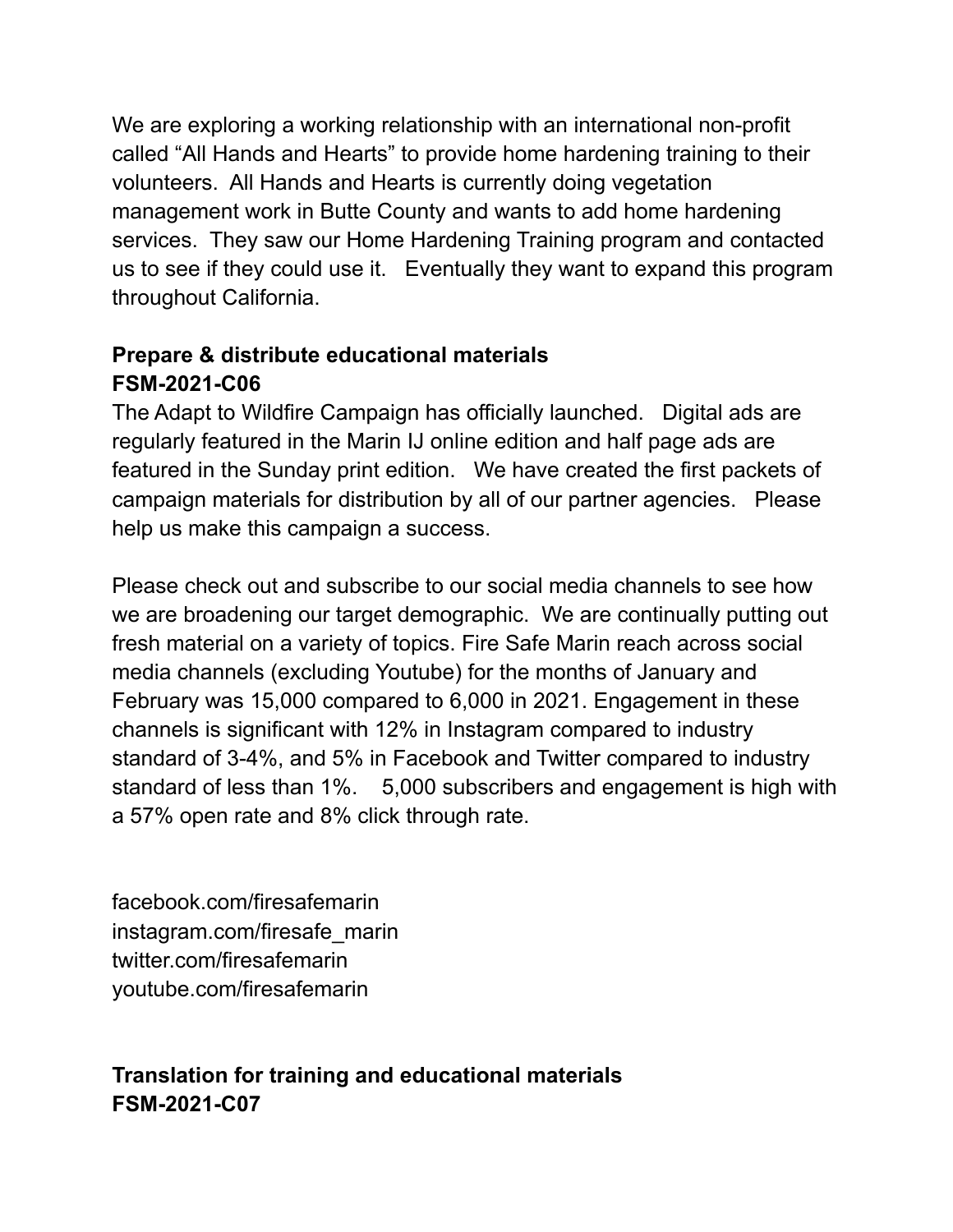FSM is committed to serving our Spanish speaking community and we continue to develop programs and resources to this end.

The all-hazards disaster preparation program for elementary students is now complete in both English and in Spanish. You can view it on our website. The Ember Stomp outreach poster will also be available in Spanish shortly.

FSM is also working on producing our core educational resources in Spanish. In addition to the Emergency Checklist and home harding guides, we are adding to our video resources in Spanish. We are producing an animated video in Spanish and English, explaining Alert Marin, Nixle and the differences between them. We have recently completed a Spanish version of our popular firesmart landscaping video and an evacuation preparation video. And, we are prioritizing and translating a significant portion of our social media campaigns.

We are growing and strengthening our partnerships across the county to expand this outreach.

# **Partnership with Marin Center for Independent Living FSM-2021-C08**

We continue to partner with the Marin Center for Independent Living in order to advocate for the inclusion of people with access and functional needs in emergency programming, policies, and resources. We soon expect to launch several new initiatives as part of this partnership. We are making a conscious effort to include content that improves safety for the Access and Functional Needs community in all of our programming.

#### **Provide training to Marin Schools FSM-2021-C07**

FSM serves as a Community Partner for Terra Linda High School's Leadership in Environmental Action Development (LEAD) program. With our guidance, the students in the "Wildfire Prevention" group are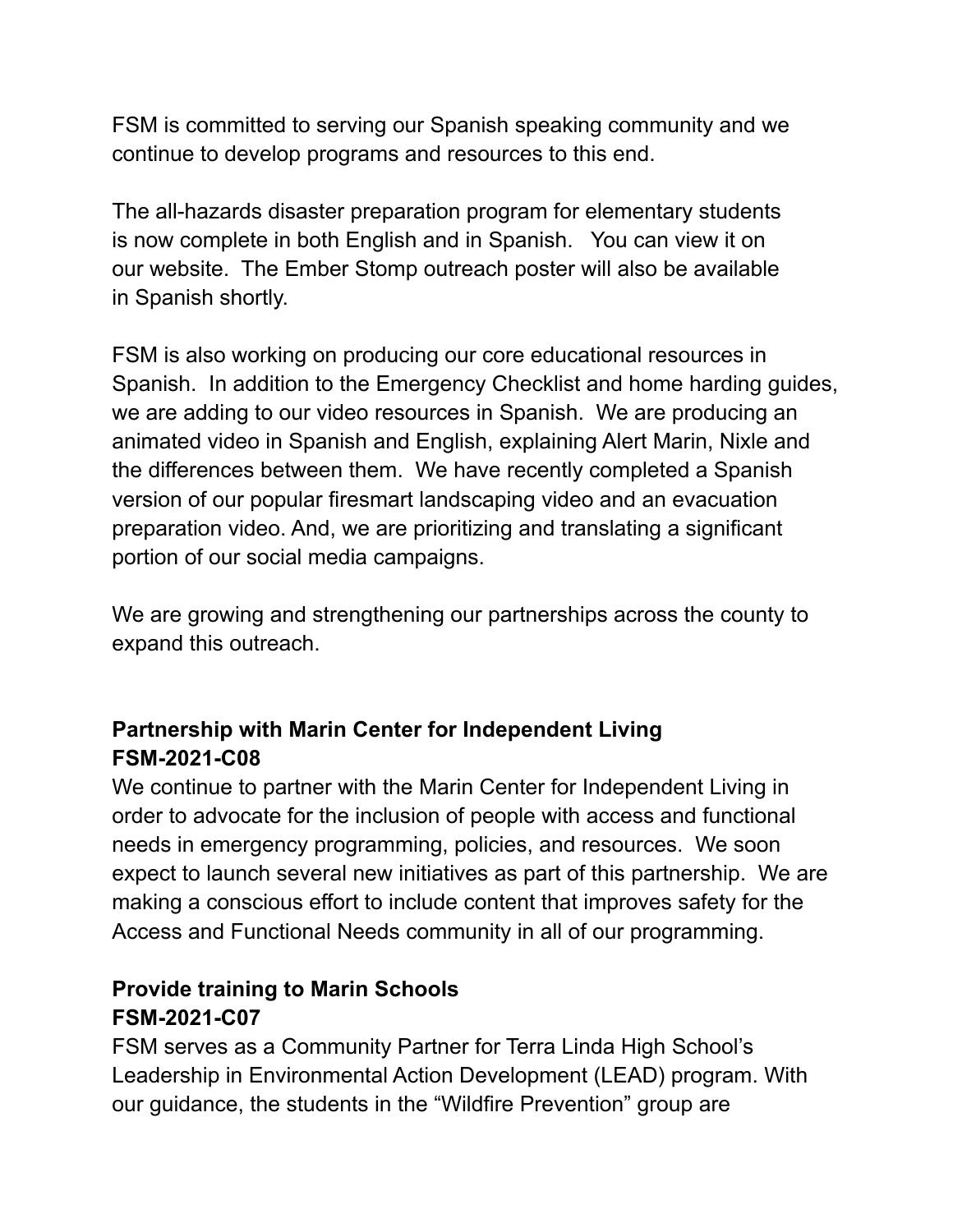conducting research on their peers' understanding about wildfire and actions they have taken to prepare. They will use this data as a baseline for a school wide educational campaign to get students to sign up for Alert Marin and pack a go-bag. We are advising another group of high school students from the Marin School of Environmental Leadership to help them develop a business project called Fire Flora. And we are in discussion with another group of high school science students about the possibility of presenting a wildfire project at Ember Stomp.

## **Support Firewise sites FSM-2021-C10**

We submitted an application to fund 14 Firewise Site vegetation management projects through the PGE Fire Safe Council Grant program. Projects range in size from \$2,000-\$10,000. We are optimistic that our grant will be approved and the work will be completed this summer/fall, further reducing wildfire fuels in vulnerable areas.

# **Support Defensible Space Inspection Program FSM-2021-C11**

We plan to update and expand our website links to the home evaluation program inspection form. We continue to host regular meetings with prevention officers from each MWPA zone to learn how we can better support this important program with training and educational materials.

# **Maintain comprehensive website FSM-2021-C12**

We are adding more video content, checklists and a new feature that includes some questions that homeowners can use when working with vendors and contractors to ensure that they are well informed about wildfire safety resources and practices. We are continually reviewing and updating the website to make improvements.

# **Timely response to resident inquiries FSM-2021-C13**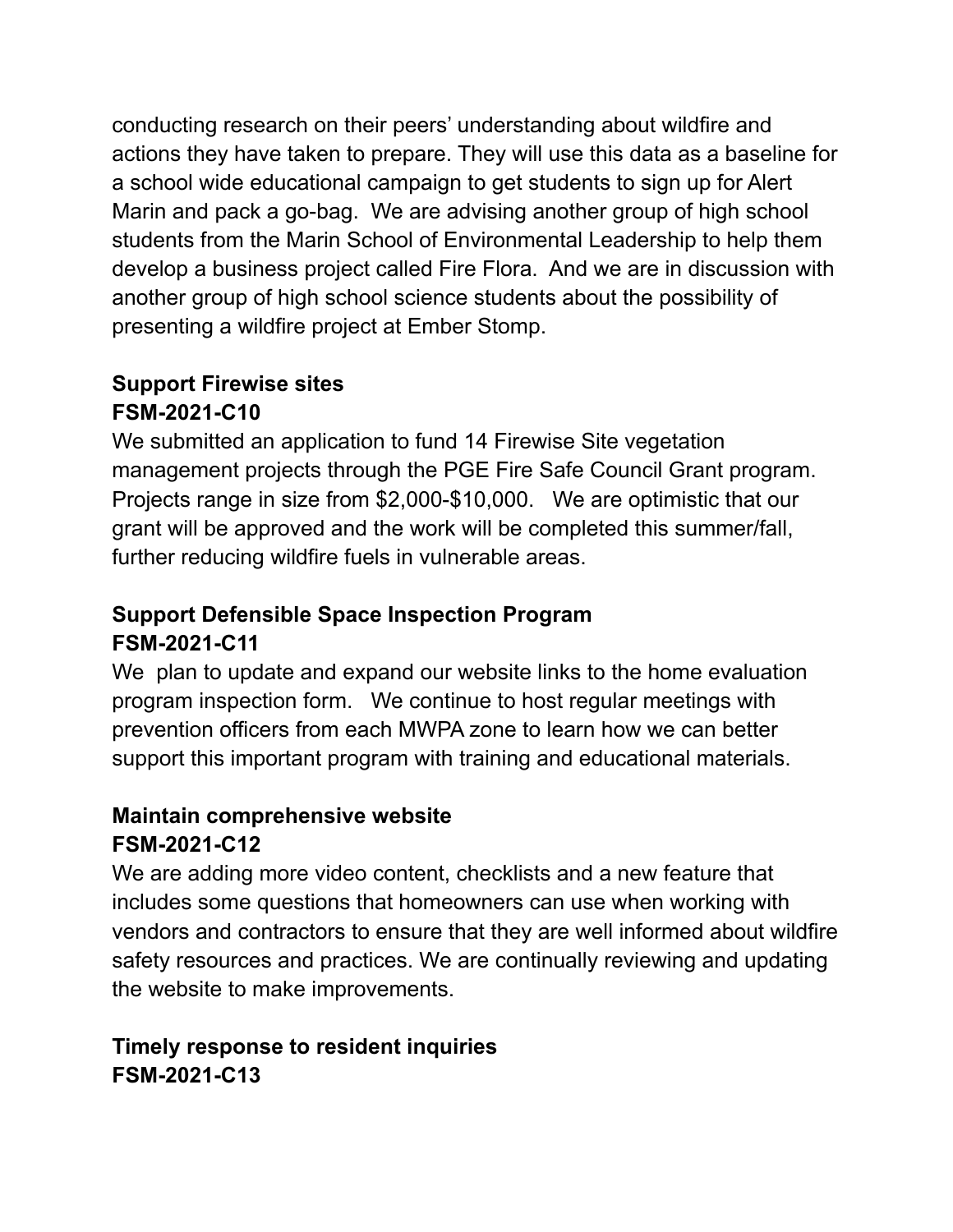We provide prompt, typically same day, responses to inquiries from the public. This ensures consistent messaging and reduces the workload of local fire agencies.

# **Distribute monthly newsletter FSM-2021-C14**

Please subscribe and encourage others to subscribe to our monthly e-newsletter. Our content has been expanded and each month we curate a selection of timely and interesting articles, fire smart landscaping tips, updates from MWPA, and upcoming events. We have approximately 5,000 subscribers and engagement is high with a 57% open rate and 8% click through rate.

## **Coordinate Outreach/PR with MWPA & Partners FSM-2021-C15**

We are working closely with MWPA staff on two important projects: the Adapt Campaign and the Ember Stomp Festival. Our agencies work in close cooperation to ensure consistent and timely messaging.

#### **Mobile Home Wildfire Safety Training FSM-2021-C16**

This project is now underway. The scope of work was created by the planning team, tasks have been assigned and the project will be completed by the end of the fiscal year.

## **Red Flag Signs FSM-2021-C17**

Most agencies have mounted their large flip signs. A cache of Red Flag signs that also include the "Did You Know?" campaign are being rotated through participating Firewise communities.

**Curbside Chipper Program FSM-2021-C18**